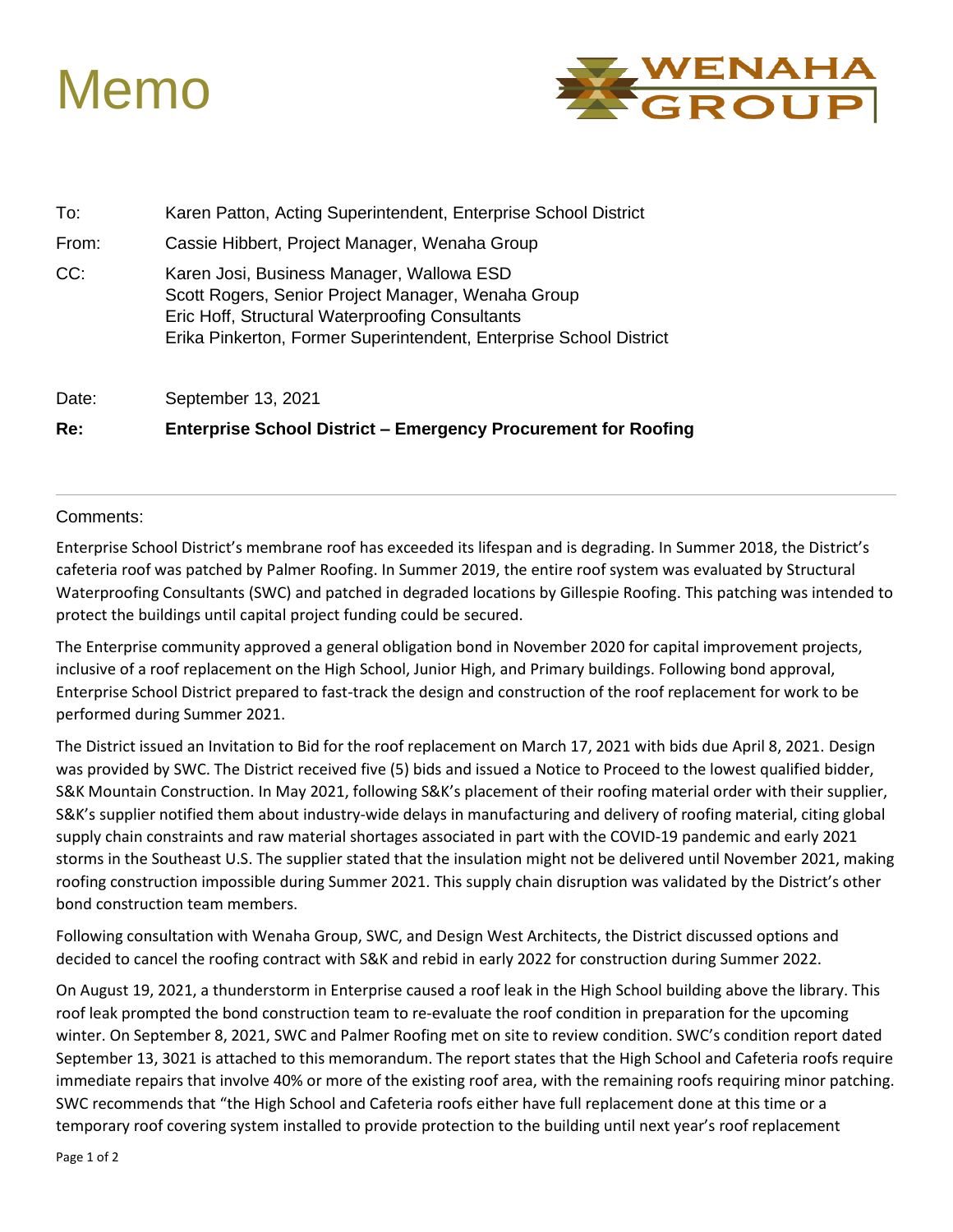project. The remainder of the roofs should have repairs completed this year to again protect the buildings until next year's roof replacement."

ORS279B.080 allows for:

"(1) The head of a contracting agency, or a person designated under ORS 279A.075, may make or authorize others to make emergency procurements of goods or services in an emergency. The contracting agency shall document the nature of the emergency and describe the method used for the selection of the particular contractor."

(2) For an emergency procurement of construction services that are not public improvements, the contracting agency shall ensure competition for a contract for the emergency work that is reasonable and appropriate under the emergency circumstances. In conducting the procurement, the contracting agency shall set a solicitation time period that the contracting agency determines to be reasonable under the emergency circumstances and may issue written or oral requests for offers or make direct appointments without competition in cases of extreme necessity."

The District requests that the Board approve in the September 13, 2021 Board Meeting an emergency procurement for roofing repair at the Cafeteria and High School, with limited patching at other needed areas. The method for contractor selection would be as follows:

- 1. District to issue an Emergency Quote Request by end-of-day Wednesday, September 15 to a pre-selected list of roofing contractors: 1) Palmer Roofing; 2) Competitive Commercial Roofing/Best Roof USA; 3) Cano Roofing; 4) S&K Mountain Construction; 5) Gillespie Roofing; and 6) CB Construction. All of these companies either submitted a bid to the District in April 2021; or, in the case of Palmer Roofing, have experience and knowledge of the District's roofs.
- 2. The Emergency Quote Request shall include a list of suggested replacement and repair options for the Cafeteria, High School, and patching in other areas. Contractors would be requested to submit options inclusive of a description of work (using readily available materials in the market), lump sum pricing, and proposed schedule. The District may select any option from any contractor regardless of price.
- 3. Emergency Quotes to be due Monday, September 20 at 3 p.m. via e-mail to Wenaha Group.
- 4. The District and consultant team will review and make a recommendation to the Board in a special Board meeting on or about Tuesday, September 21. Alternatively, the Board may delegate to the Acting Superintendent the final decision making on repair option.

Enc: Structural Waterproofing Consultants, Existing Roof Condition Assessment, September 13, 2021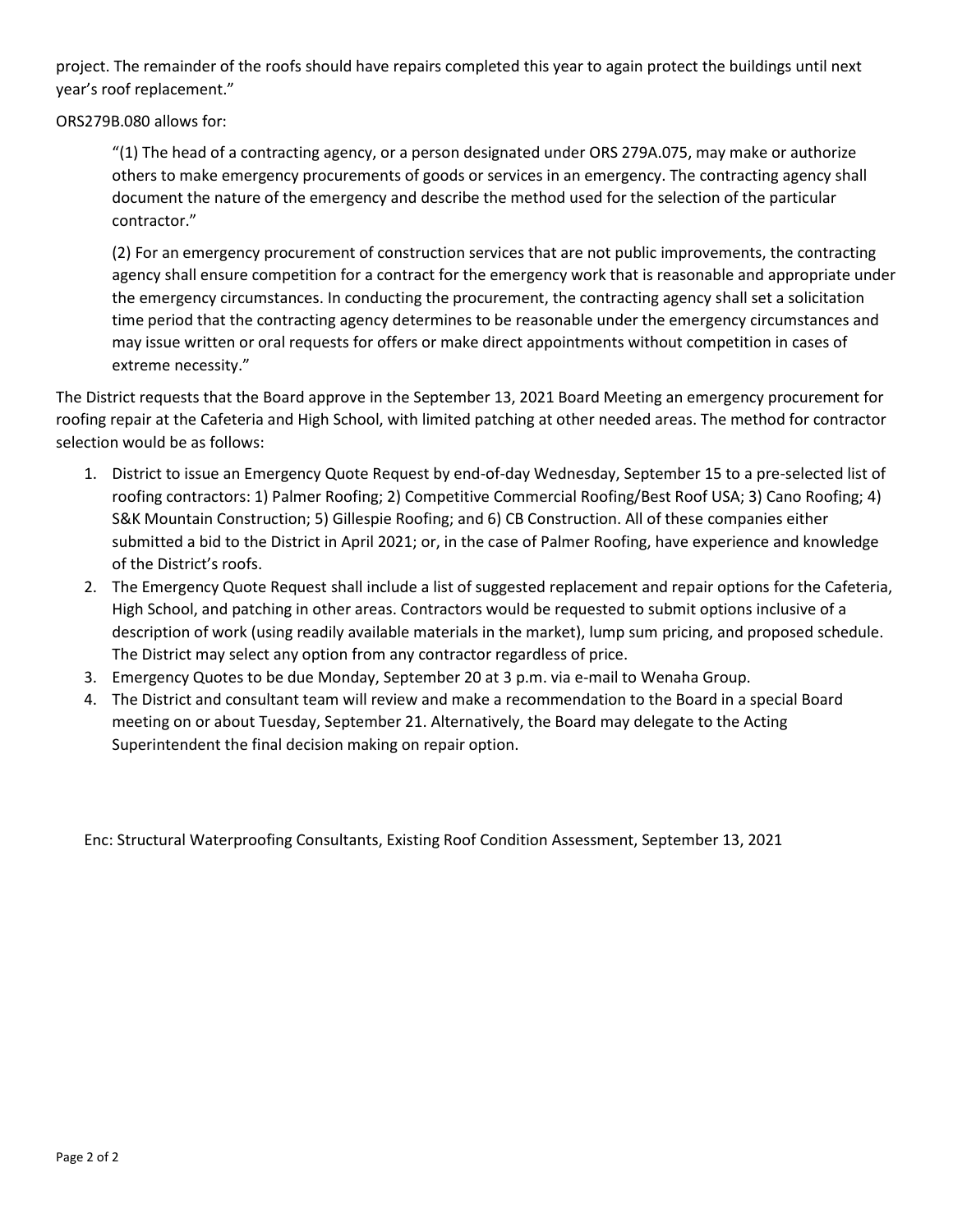

| <b>PROJECT NAME:</b> | <b>Enterprise School District Buildings</b> | <b>PROJECT #:</b>  | 210128A-OR |
|----------------------|---------------------------------------------|--------------------|------------|
| <b>OBSERVATION:</b>  | Site Visit #1                               | <b>ISSUE DATE:</b> | 9/13/2021  |
| <b>FIELD REPORT:</b> | <b>Existing Roof Condition Assessment</b>   |                    |            |

| <b>Observation Date:</b> | <b>Observation Time:</b> | <b>Weather Conditions During</b><br><i>Observations:</i> |
|--------------------------|--------------------------|----------------------------------------------------------|
| 9/8/2021                 | $9:00$ AM                | Clear                                                    |

*Observation Address:*

Enterprise School District Buildings

201 SE 4<sup>th</sup> Street

Enterprise, Oregon 97828

*Observation Attendees:*

Eric Hoff – Structural Waterproofing Consultants Mike Jorgensen- Palmer Roofing

*Distribution (via email):*

Cassie Hibbert – CHibbert@wenahagroup.com

This report provides written and photographic documentation of the September 8, 2021, field observations and review of condition of single ply roof membrane on the existing school building complex.

**Enterprise SD Field Report #1**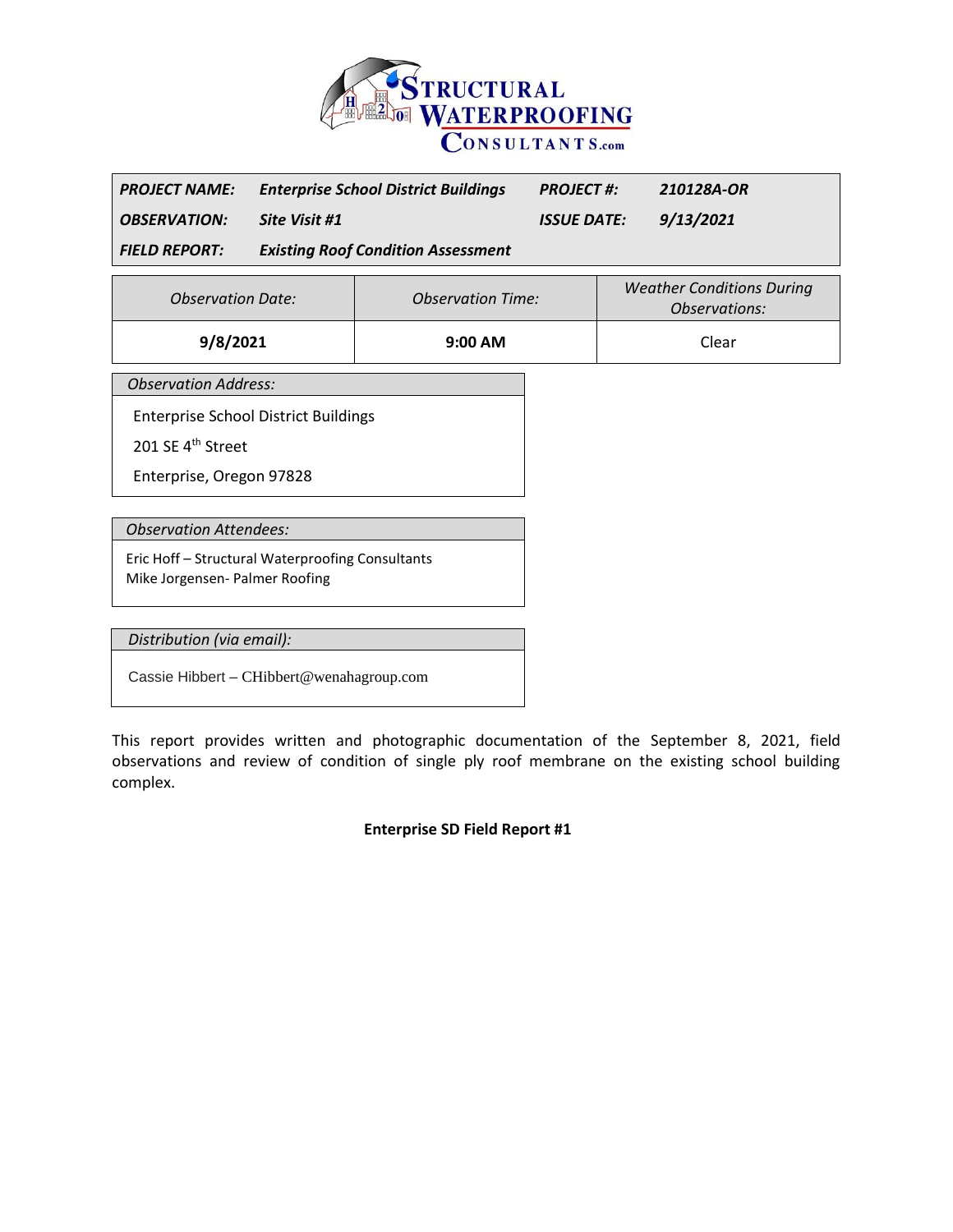



1.01 View of the typical condition of the High School and Cafeteria roofs. Note: the dark areas are where water is ponding and collecting debris. These dark areas upon closer observation are displaying a high degree of deterioration and require repair.

- 
- 1.02 **High School Roof:** View of a patch that was recently installed on the High School Building roof to repair a water leak through the existing deteriorated roof membrane.

1.03 View of the corner joint at the roof edge that has deteriorated and is allowing water under the roof membrane.



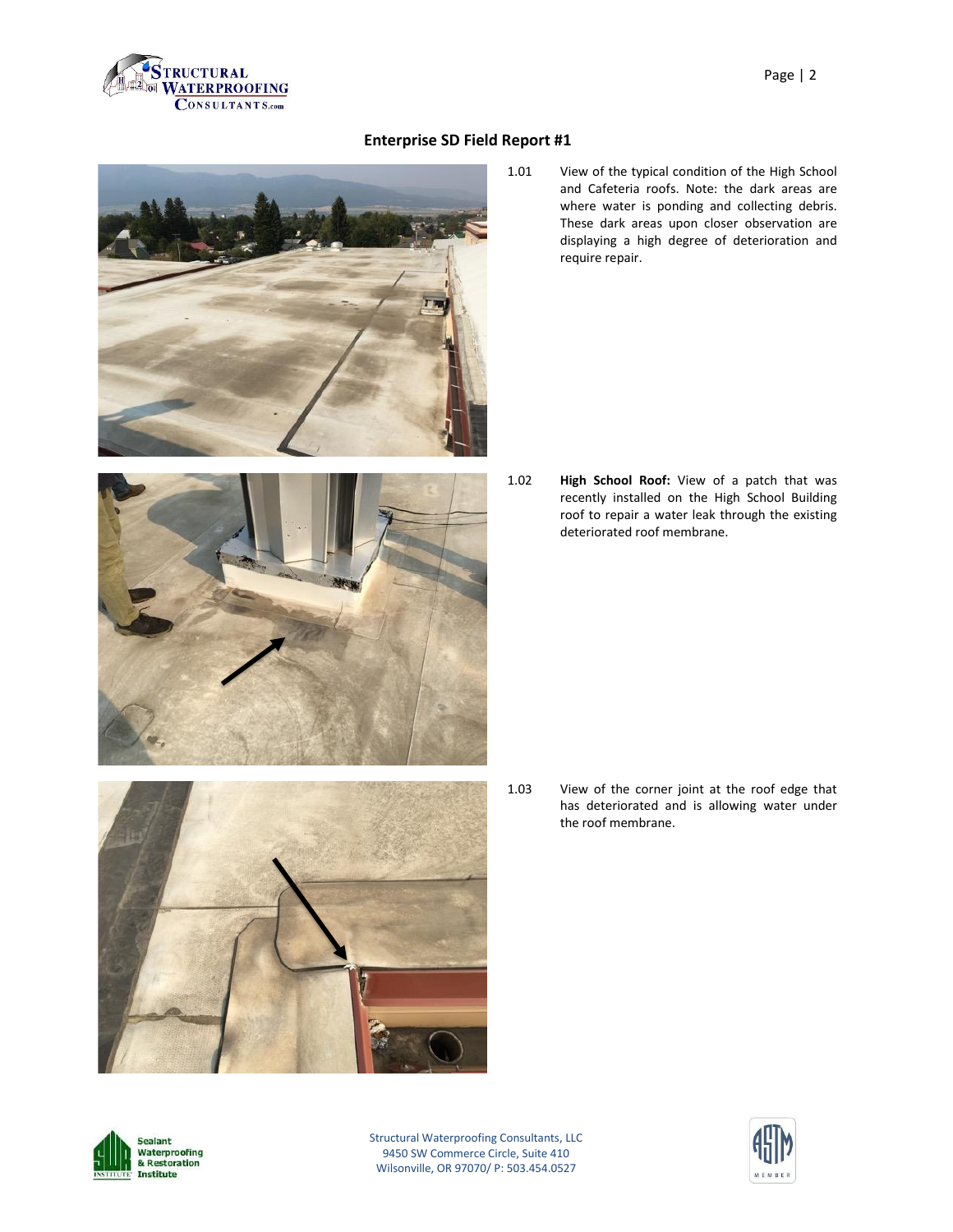

- 
- 

1.04 The gutter spikes have worked loose and are no longer supporting the gutter at this location.

1.05 A hole through the roof membrane was observed.



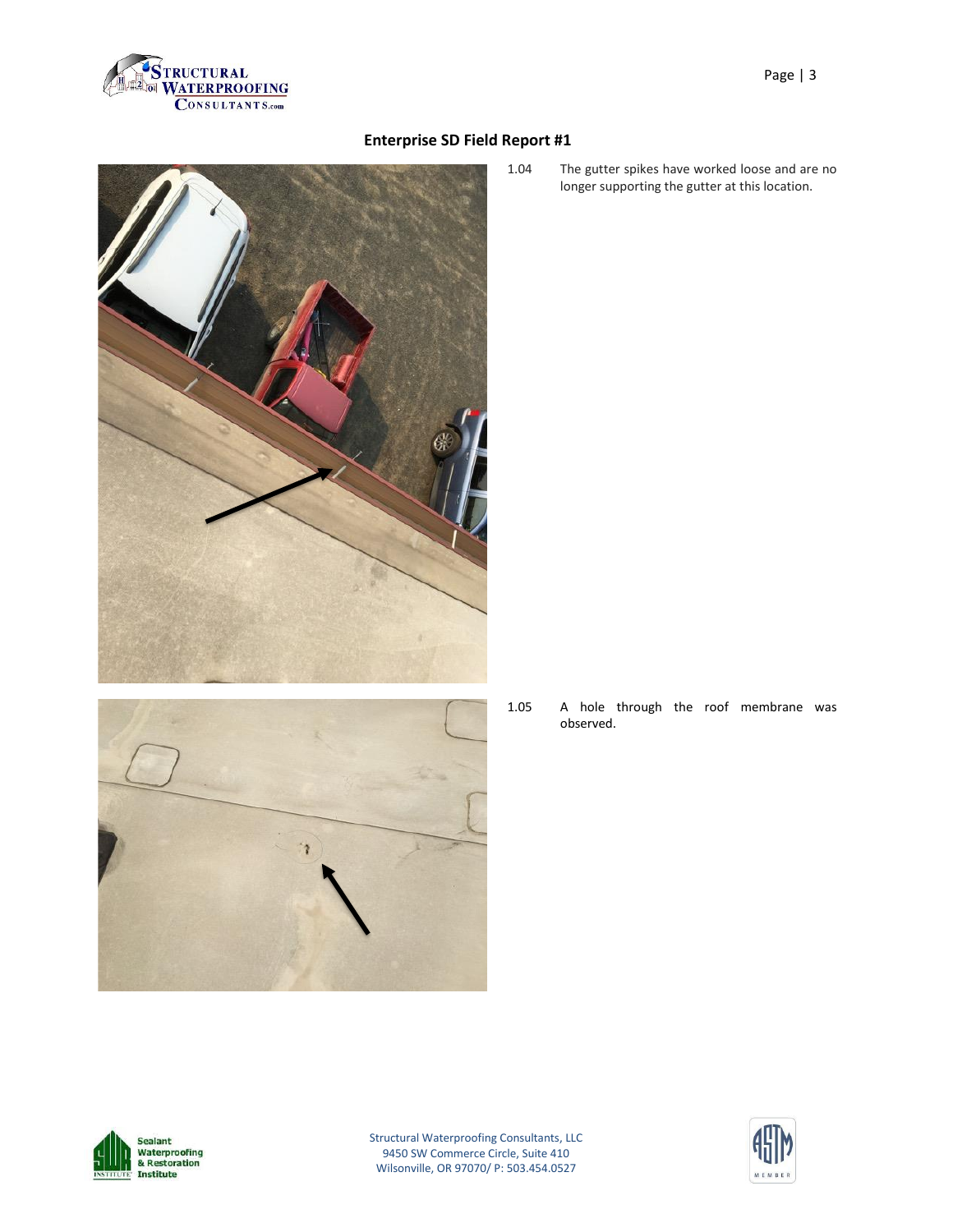

- 
- 1.06 **Lower Roof at East End of Cafeteria:** The overall condition of the roof membrane was acceptable to last until next year's replacement.

1.07 The drip edge of the roof has deteriorated and requires repair.

- 
- 1.08 **Shop Area Roof:** The overall condition of the roof membrane is acceptable to last until next year's replacement. There are locations around the perimeter that require repair.

The arrow indicates an area where a leak has caused deterioration of the underlying rigid insulation.



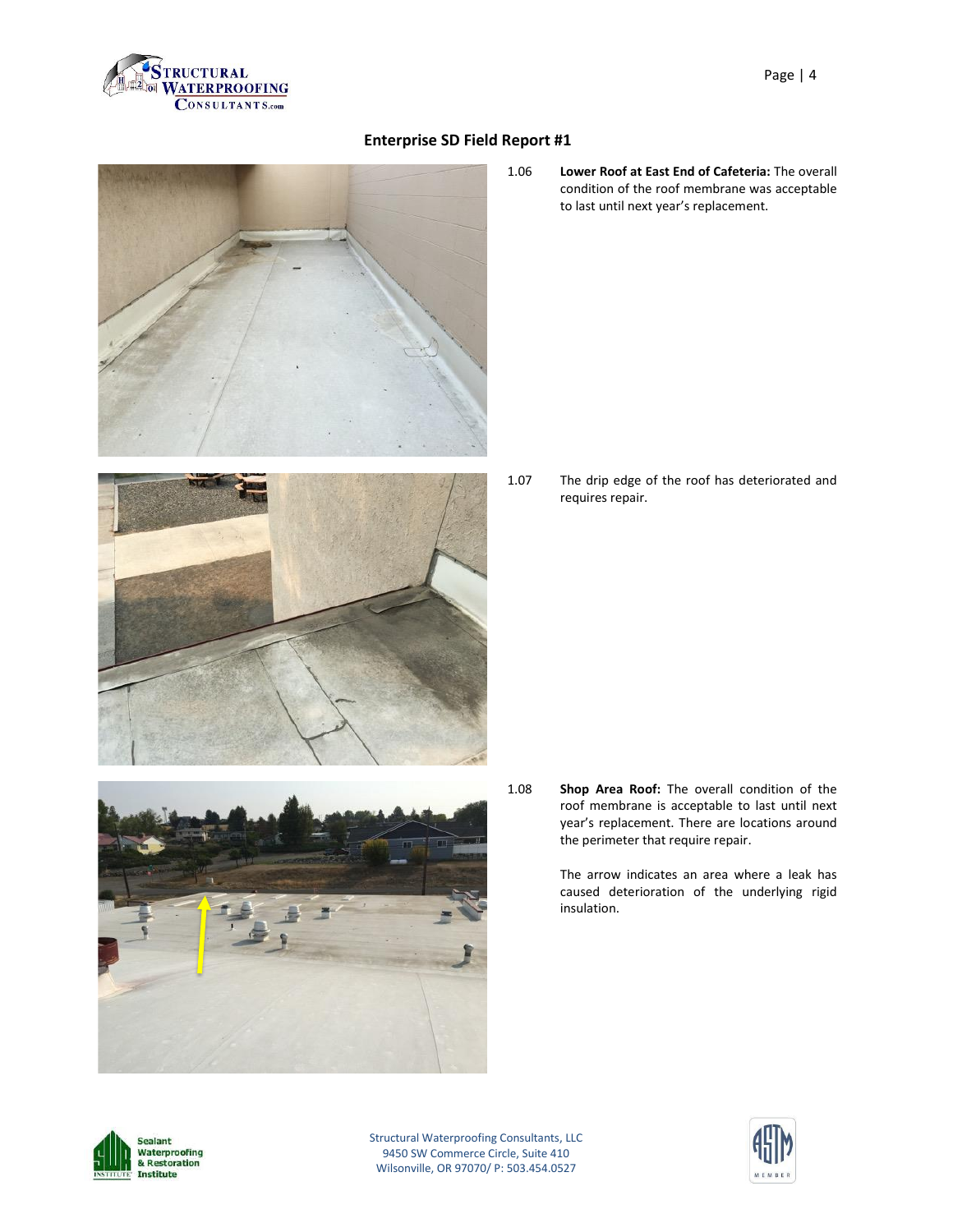

- 
- 



1.09 **Barrel Roof:** The overall condition of the roof membrane is acceptable to last until next year's replacement. There are locations around the perimeter that require repair.

1.10 **Primary School:** The overall condition of the roof membrane is acceptable to last until next year's replacement. There are locations around the perimeter that require repair.

1.11 The painted metal roof vents will require repair during the future roof replacement project to kill the rusting that is taking place.



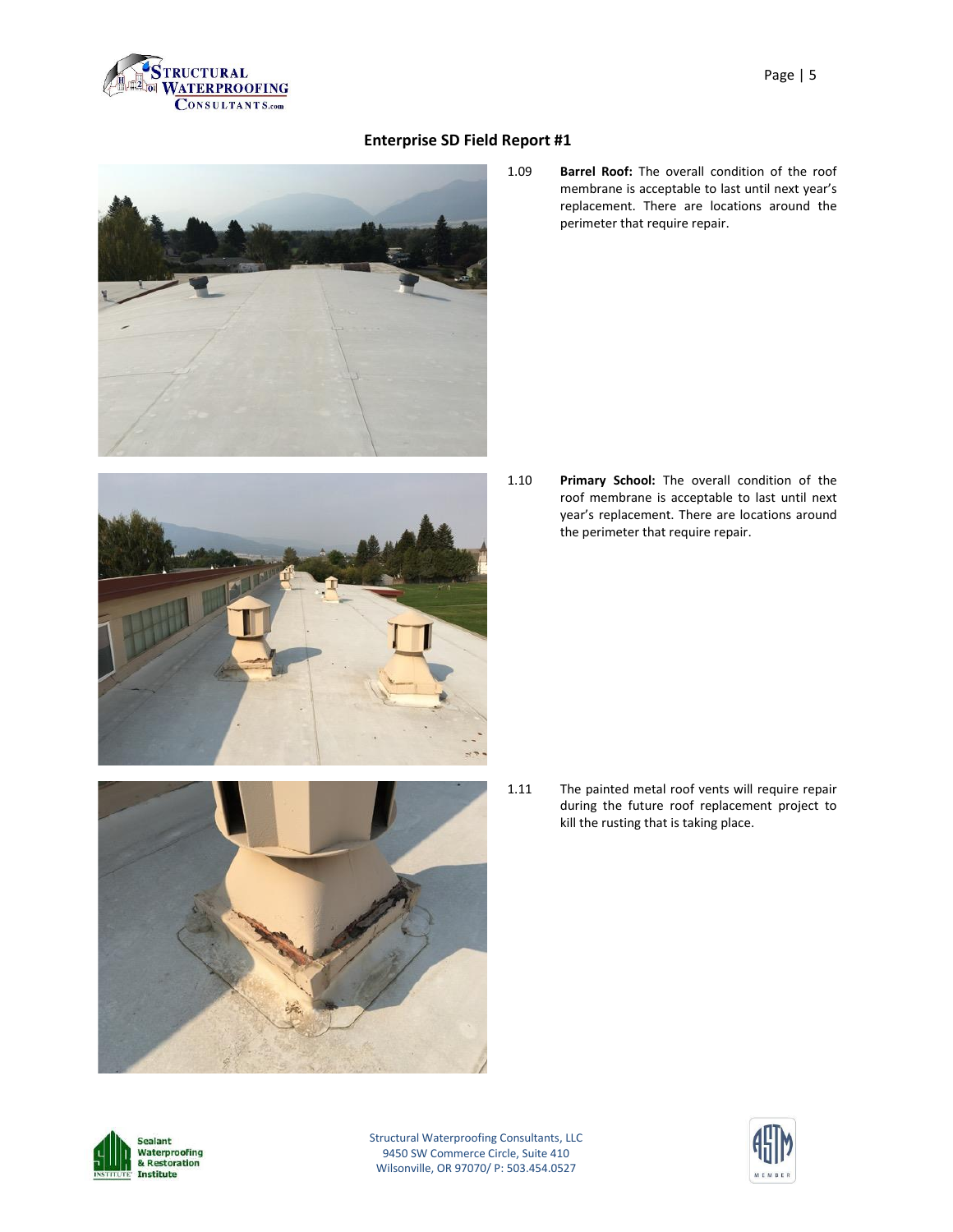

- 
- 1.12 **Gym Roof:** There is ponding taking place along the gutter line which is causing deterioration of the roof membrane and requires repair.

- 
- 1.13 The overall condition of the existing roof membrane is acceptable to last until next year's replacement. There are locations around the perimeter that require repair.

- 
- 1.14 The edge membrane has been sealed along the edges and the sealant is **not** failing.



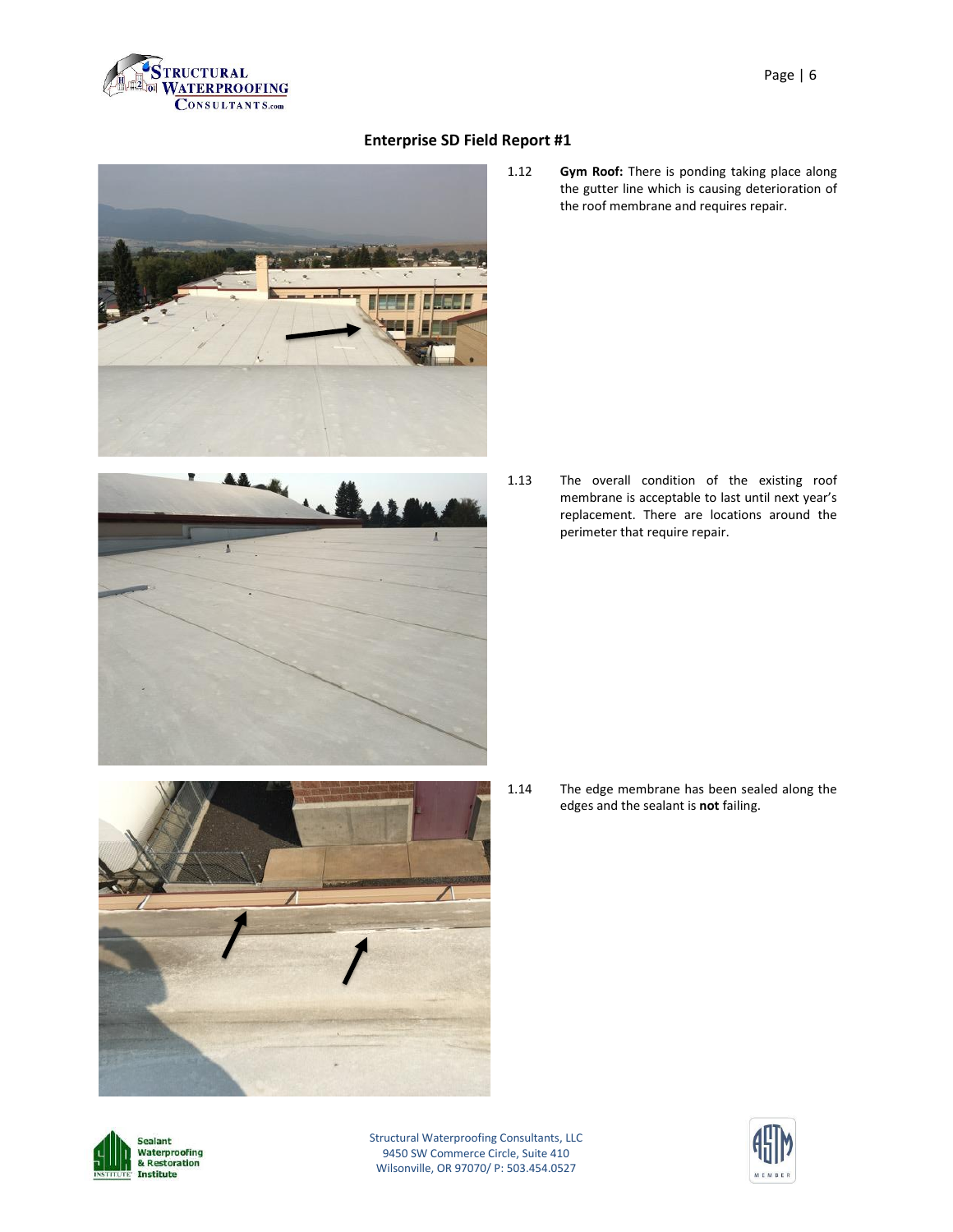

- 
- 
- 

1.15 **Old Building:** The overall condition of the roof membrane is acceptable to last until next year's replacement.

1.16 A repair that was installed last year. It appears the old perimeter flashing has further deteriorated and requires repair.

1.17 The two rain drains need to be cleaned and a closer observation made to ensure they remain clean and are performing properly.